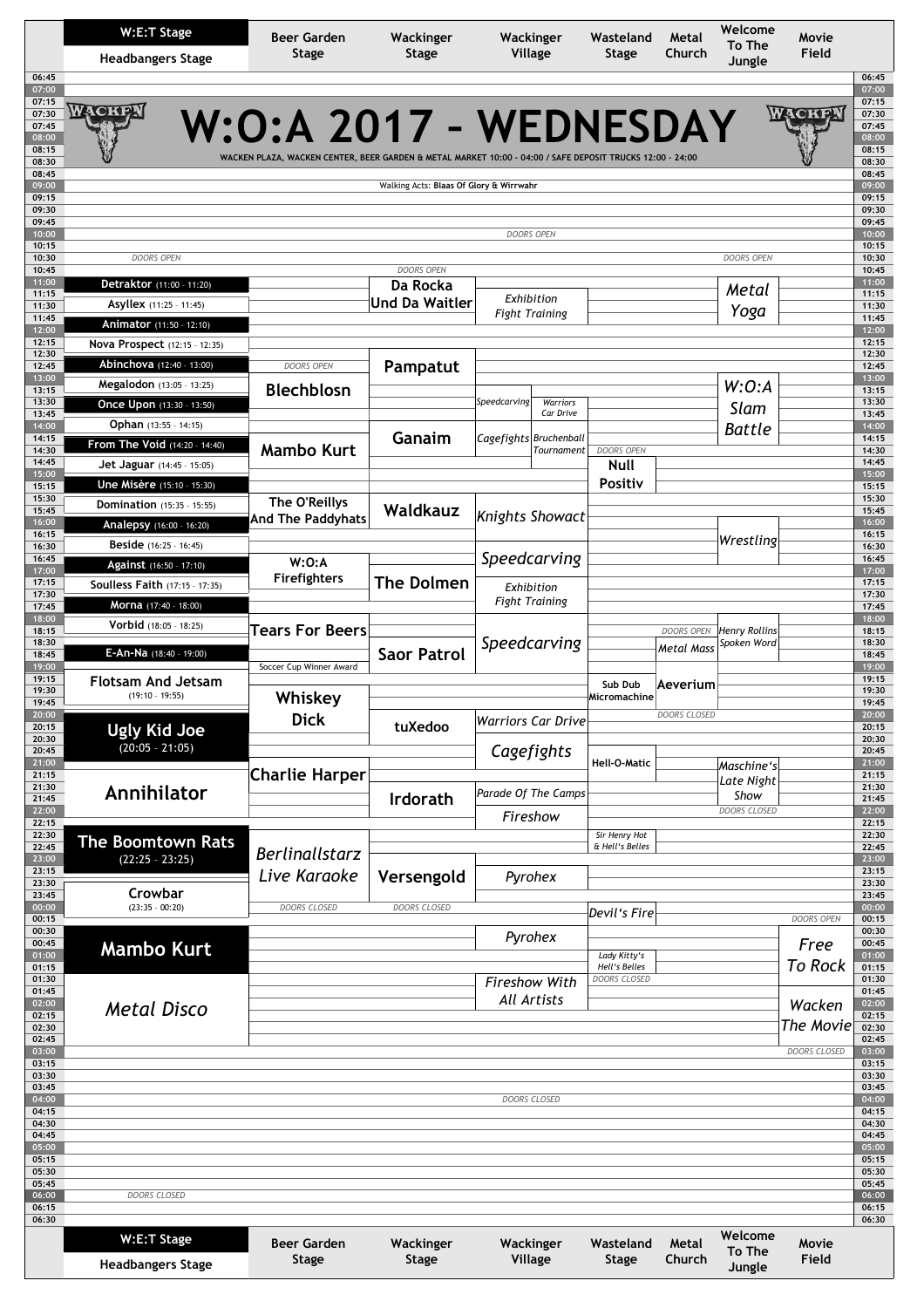|                | <b>Faster Stage</b>  | W:E:T Stage                                                                                               | <b>Beer</b><br>Garden                     | Wackinger                               | Wackinger                 |                        | Waste-<br>land          | <b>Welcome To</b><br>The Jungle /  | Meet &<br>Greet  | Meet &<br>Greet   |
|----------------|----------------------|-----------------------------------------------------------------------------------------------------------|-------------------------------------------|-----------------------------------------|---------------------------|------------------------|-------------------------|------------------------------------|------------------|-------------------|
|                | <b>Harder Stage</b>  | <b>Headbangers Stage</b>                                                                                  | Stage                                     | <b>Stage</b>                            | Village                   |                        | Stage                   | Movie Field                        | Stage I          | Stage II          |
| 06:45<br>07:00 |                      |                                                                                                           |                                           |                                         |                           |                        |                         |                                    |                  |                   |
| 07:15<br>07:30 | WACKEN               |                                                                                                           |                                           |                                         |                           |                        |                         |                                    |                  |                   |
| 07:45          |                      | W:O:A 2017 - THURSDAY                                                                                     |                                           |                                         |                           |                        |                         |                                    |                  | ACKF              |
| 08:00<br>08:15 |                      |                                                                                                           |                                           |                                         |                           |                        |                         |                                    |                  |                   |
| 08:30<br>08:45 |                      | WACKEN PLAZA, WACKEN CENTER, BEER GARDEN & METAL MARKET 10:00 - 04:00 / SAFE DEPOSIT TRUCKS 12:00 - 24:00 |                                           |                                         |                           |                        |                         |                                    |                  |                   |
| 09:00          |                      |                                                                                                           |                                           | Walking Acts: Blaas Of Glory & Wirrwahr |                           |                        |                         |                                    |                  |                   |
| 09:15<br>09:30 |                      |                                                                                                           |                                           |                                         |                           |                        |                         |                                    |                  |                   |
| 09:45<br>10:00 |                      |                                                                                                           |                                           |                                         | <b>DOORS OPEN</b>         |                        |                         | <b>DOORS OPEN</b>                  |                  |                   |
| 10:15          |                      |                                                                                                           |                                           |                                         | Exhibition                |                        |                         |                                    |                  |                   |
| 10:30<br>10:45 |                      | <b>DOORS OPEN</b>                                                                                         |                                           | DOORS OPEN                              | Fight                     |                        |                         |                                    |                  |                   |
| 11:00          |                      | Speed Queen (11:00 - 11:20)                                                                               |                                           |                                         | <b>Training</b>           |                        |                         | Metal                              |                  |                   |
| 11:15<br>11:30 |                      | The Kroach (11:25 - 11:45)                                                                                |                                           | Pampatut                                |                           |                        |                         | Yoga                               |                  |                   |
| 11:45<br>12:00 |                      | Nale (11:50 - 12:10)                                                                                      |                                           |                                         | Speedcarving              |                        |                         |                                    |                  |                   |
| 12:15          |                      | Corpse Hoarder (12:15 - 12:35)                                                                            |                                           |                                         |                           |                        |                         |                                    |                  |                   |
| 12:30<br>12:45 |                      | Stengah (12:40 - 13:00)                                                                                   | <b>DOORS OPEN</b>                         | <b>Skorbut</b>                          |                           |                        |                         |                                    |                  |                   |
| 13:00<br>13:15 |                      | Rising Dream (13:05 - 13:25)                                                                              | Blechblosn                                |                                         | <b>Bruchenball</b>        |                        |                         | W:0:A                              |                  |                   |
| 13:30          |                      | Eternal Struggle (13:30 - 13:50)                                                                          |                                           |                                         | Tournament                |                        |                         | Slam                               |                  |                   |
| 13:45<br>14:00 | <b>DOORS OPEN</b>    | Verge Of Umbra (13:55 - 14:15)                                                                            |                                           |                                         |                           |                        |                         | <b>Battle</b>                      |                  | <b>DOORS OPEN</b> |
| 14:15<br>14:30 |                      | <b>Inferum</b> $(14:20 - 14:40)$                                                                          | The O'Reillys                             | Ganaim                                  | <b>Warriors Car Drive</b> |                        |                         |                                    |                  |                   |
| 14:45          |                      | Mambo Kurt (14:45 - 15:05)                                                                                | And The Paddyhats                         |                                         | Cagefights                |                        | DOORS OPEN              |                                    |                  |                   |
| 15:00<br>15:15 | <b>Skyline</b>       | <b>The Wild Lies</b>                                                                                      |                                           |                                         |                           |                        | Sub Dub<br>Micromachine |                                    |                  | Wolfchant         |
| 15:30          |                      | $(15:10 - 15:55)$                                                                                         | <b>Tears For Beers</b>                    | Fuchsteufelswild                        | Exhibition                |                        |                         |                                    | tba              |                   |
| 15:45<br>16:00 |                      | <b>UK Subs</b>                                                                                            |                                           |                                         | <b>Fight Training</b>     |                        |                         |                                    |                  | Aborted           |
| 16:15<br>16:30 | <b>Ross The Boss</b> | $(16:05 - 16:50)$                                                                                         |                                           |                                         |                           |                        |                         | Wrestling                          |                  |                   |
| 16:45<br>17:00 |                      |                                                                                                           | Thundermother                             |                                         |                           |                        | Rampart                 |                                    | Rock'n'          | Bai               |
| 17:15          | <b>Europe</b>        | <b>Dawn Of Disease</b>                                                                                    |                                           | Saor Patrol                             | Speedcarving              |                        |                         |                                    | Rolf             | Bang              |
| 17:30<br>17:45 |                      |                                                                                                           | W:O:A                                     |                                         |                           |                        |                         |                                    |                  |                   |
| 18:00          |                      | Imperium Dekadenz                                                                                         | Firefighters                              |                                         | Knights                   |                        |                         | <b>Henry Rollins</b>               |                  | Rampart           |
| 18:15<br>18:30 |                      | $(17:55 - 18:40)$                                                                                         |                                           |                                         | Showact                   |                        |                         | Spoken Word                        |                  |                   |
| 18:45<br>19:00 | <b>Status Quo</b>    | Aborted                                                                                                   |                                           | Wolfchant                               | Warriors<br>Car Drive     | Speed-                 |                         |                                    | <b>Brujeria</b>  | tba               |
| 19:15          |                      | $(18:50 - 19:35)$                                                                                         | <b>Bai Bang</b>                           |                                         |                           | Carving                |                         |                                    |                  |                   |
| 19:30<br>19:45 |                      |                                                                                                           |                                           |                                         |                           |                        | nulldB                  |                                    | Ross             |                   |
| 20:00<br>20:15 |                      | <b>Witchery</b>                                                                                           |                                           | The Dolmen                              | Cagefights                |                        |                         |                                    | The Boss         | tba               |
| 20:30          | <b>Accept</b>        |                                                                                                           | <b>Turbobier</b>                          |                                         |                           |                        |                         |                                    |                  |                   |
| 20:45<br>21:00 | &                    | <b>Brujeria</b><br>$(20:40 - 21:25)$                                                                      |                                           |                                         |                           |                        | Kaiser<br>Franz Josef   | Maschine's                         | tba              | tba               |
| 21:15<br>21:30 | <b>Orchestra</b>     |                                                                                                           |                                           |                                         |                           |                        |                         | Late Night                         |                  |                   |
| 21:45          |                      | <b>Batushka</b><br>$(21:30 - 22:20)$                                                                      | Shawn James &<br><b>The Shapeshifters</b> | Versengold Lady Kitty's                 |                           |                        |                         | Show<br><b>DOORS CLOSED</b>        | tba              |                   |
| 22:00<br>22:15 |                      |                                                                                                           |                                           |                                         | Hell's Belles             | Parade Of<br>The Camps |                         |                                    |                  | Witchery          |
| 22:30<br>22:45 |                      | Napalm Death                                                                                              |                                           |                                         | Fireshow                  |                        |                         |                                    |                  |                   |
| 23:00          | <b>Volbeat</b>       | $(22:25 - 23:10)$                                                                                         | <b>Berlinallstarz</b>                     | Corvus                                  |                           |                        |                         |                                    | Accept           |                   |
| 23:15<br>23:30 | $(22:20 - 00:00)$    | Mayhem                                                                                                    | Live Karaoke                              | Corax                                   | Pyrohex                   |                        |                         |                                    |                  |                   |
| 23:45<br>00:00 | DOORS CLOSED         |                                                                                                           | DOORS CLOSED                              | DOORS CLOSED                            |                           |                        | Sir Henry Hot           | DOORS OPEN                         |                  | DOORS CLOSED      |
| 00:15          |                      | <b>Nile</b>                                                                                               |                                           |                                         |                           |                        | & Hell's Belles         | Werner -                           |                  |                   |
| 00:30<br>00:45 |                      | $(00:20 - 01:05)$                                                                                         |                                           |                                         | <b>Fireshow With</b>      |                        |                         | Beinhart!                          |                  |                   |
| 01:00<br>01:15 |                      |                                                                                                           |                                           |                                         | All Artists               |                        | Devil's<br>Fire         |                                    |                  |                   |
| 01:30          |                      |                                                                                                           |                                           |                                         |                           |                        | <b>DOORS CLOSED</b>     | <b>Thank You</b>                   |                  |                   |
| 01:45<br>02:00 |                      | <b>Metal Disco</b>                                                                                        |                                           |                                         | Pyrohex                   |                        |                         | Wacken -                           |                  |                   |
| 02:15<br>02:30 |                      |                                                                                                           |                                           |                                         |                           |                        |                         | Hansen<br>& Friends                |                  |                   |
| 02:45          |                      |                                                                                                           |                                           |                                         |                           |                        |                         | DOORS CLOSED                       |                  |                   |
| 03:00<br>03:15 |                      |                                                                                                           |                                           |                                         |                           |                        |                         |                                    |                  |                   |
| 03:30<br>03:45 |                      |                                                                                                           |                                           |                                         |                           |                        |                         |                                    |                  |                   |
| 04:00          |                      |                                                                                                           |                                           |                                         | <b>DOORS CLOSED</b>       |                        |                         |                                    |                  |                   |
| 04:15<br>04:30 |                      |                                                                                                           |                                           |                                         |                           |                        |                         |                                    |                  |                   |
| 04:45          |                      |                                                                                                           |                                           |                                         |                           |                        |                         |                                    |                  |                   |
| 05:00<br>05:15 |                      |                                                                                                           |                                           |                                         |                           |                        |                         |                                    |                  |                   |
| 05:30<br>05:45 |                      |                                                                                                           |                                           |                                         |                           |                        |                         |                                    |                  |                   |
| 06:00          |                      | DOORS CLOSED                                                                                              |                                           |                                         |                           |                        |                         |                                    |                  |                   |
| 06:15          |                      |                                                                                                           |                                           |                                         |                           |                        |                         |                                    |                  |                   |
|                |                      |                                                                                                           |                                           |                                         |                           |                        |                         |                                    |                  |                   |
|                | <b>Faster Stage</b>  | W:E:T Stage                                                                                               | Beer                                      |                                         |                           |                        | Waste-                  | <b>Welcome To</b>                  | Meet &           | Meet &            |
| 06:30          | <b>Harder Stage</b>  | <b>Headbangers Stage</b>                                                                                  | Garden<br><b>Stage</b>                    | Wackinger<br><b>Stage</b>               | Wackinger<br>Village      |                        | land<br><b>Stage</b>    | The Jungle /<br><b>Movie Field</b> | Greet<br>Stage I | Greet<br>Stage II |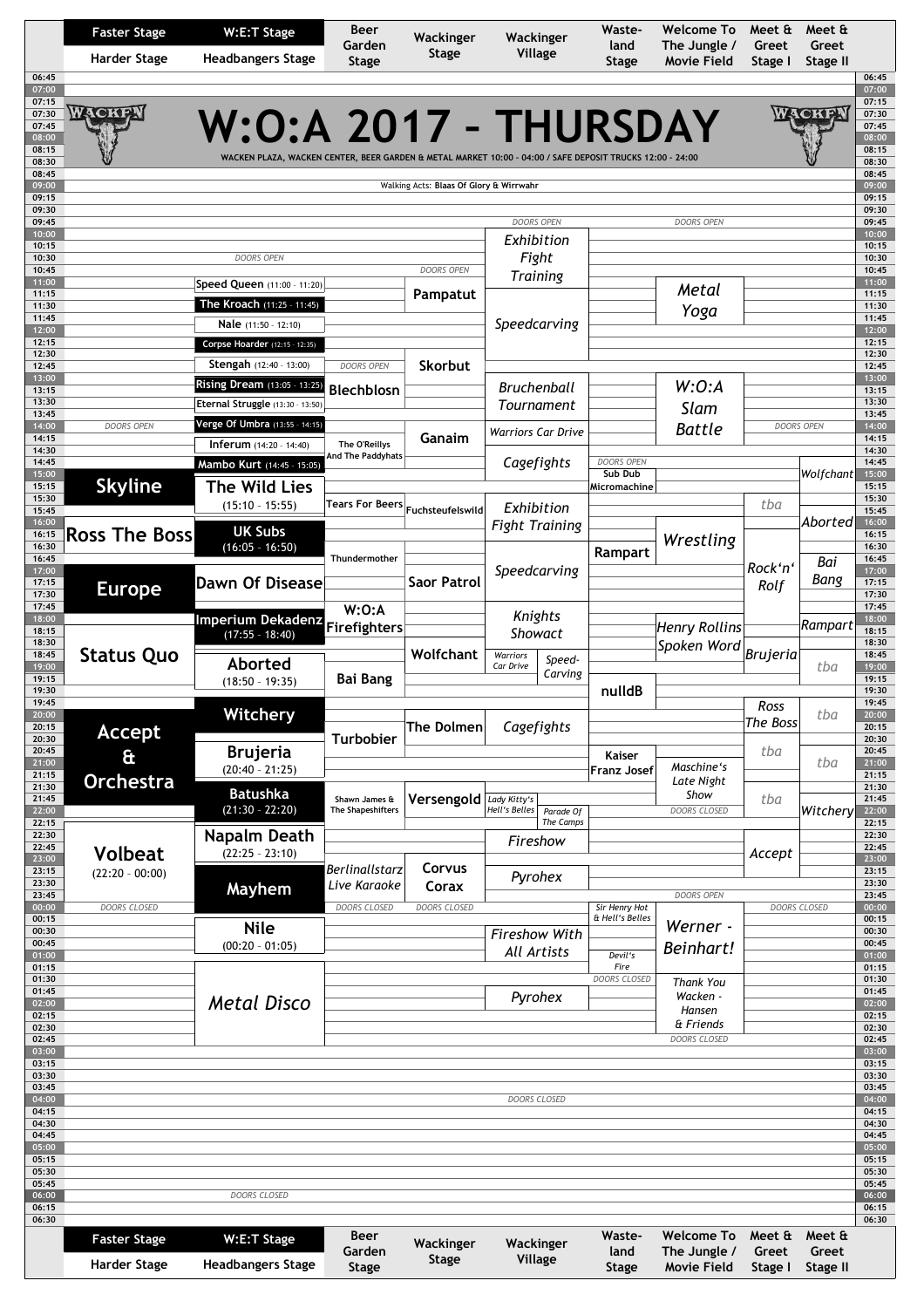|                                  | <b>Faster Stage</b><br><b>Harder Stage</b> | Louder<br><b>Stage</b> | W:E:T Stage<br><b>Headbangers Stage</b>                                                                                                 | Beer<br>Garden<br><b>Stage</b>               | Wackinger<br>Stage                      | Wackinger<br>Village                                      | Waste-<br>land<br>Stage          | Welcome<br>To The<br>Jungle         | Meet &<br>Greet<br>Stage I | Meet &<br>Greet<br>Stage II |
|----------------------------------|--------------------------------------------|------------------------|-----------------------------------------------------------------------------------------------------------------------------------------|----------------------------------------------|-----------------------------------------|-----------------------------------------------------------|----------------------------------|-------------------------------------|----------------------------|-----------------------------|
| 06:45<br>07:00<br>07:15<br>07:30 |                                            |                        |                                                                                                                                         |                                              |                                         |                                                           |                                  |                                     |                            |                             |
| 07:45<br>08:00<br>08:15<br>08:30 | WACKEN                                     |                        | <b>W:O:A 2017 - FRIDAY</b><br>WACKEN PLAZA, WACKEN CENTER, BEER GARDEN & METAL MARKET 10:00 - 04:00 / SAFE DEPOSIT TRUCKS 12:00 - 24:00 |                                              |                                         |                                                           |                                  |                                     |                            | WACKE                       |
| 08:45<br>09:00                   |                                            |                        |                                                                                                                                         |                                              | Walking Acts: Blaas Of Glory & Wirrwahr |                                                           |                                  |                                     |                            |                             |
| 09:15<br>09:30                   |                                            |                        |                                                                                                                                         |                                              |                                         |                                                           |                                  |                                     |                            |                             |
| 09:45<br>10:00<br>10:15<br>10:30 | <b>DOORS OPEN</b>                          |                        | <b>DOORS OPEN</b>                                                                                                                       |                                              |                                         | <b>DOORS OPEN</b><br>Exhibition<br>Fight                  |                                  | DOORS OPEN                          |                            | <b>DOORS OPEN</b>           |
| 10:45<br>11:00                   |                                            |                        |                                                                                                                                         |                                              |                                         | <b>Training</b>                                           |                                  |                                     |                            |                             |
| 11:15<br>11:30                   | <b>Memoriam</b>                            | Kadavar                | Warrant                                                                                                                                 |                                              |                                         | Speed-                                                    |                                  | Metal                               |                            |                             |
| 11:45<br>12:00                   |                                            |                        | High Fighter<br>$(11:40 - 12:10)$                                                                                                       |                                              | <b>DOORS OPEN</b>                       | Carving                                                   |                                  | Yoga                                |                            | Grave                       |
| 12:15<br>12:30                   | Lacuna<br>Coil                             |                        | Warpath                                                                                                                                 |                                              | Ganaim                                  |                                                           |                                  |                                     | The Amity                  | Digger                      |
| 12:45<br>13:00                   |                                            |                        | $(12:20 - 13:00)$                                                                                                                       | <b>DOORS OPEN</b>                            |                                         | Exhibition                                                |                                  |                                     | Affliction                 | Kadavar                     |
| 13:15<br>13:30                   |                                            | Clawfinger             | <b>Evil Scarecrow</b><br>$(13:10 - 13:55)$                                                                                              | <b>Stinger</b>                               | The                                     | <b>Fight Training</b>                                     |                                  | W:O:A<br>Slam                       | Lacuna Coil                |                             |
| 13:45<br>14:00<br>14:15          | <b>Sanctuary</b>                           |                        | <b>Skull Fist</b>                                                                                                                       | <b>Tears</b>                                 | Dolmen                                  | <b>Warriors Car Drive</b>                                 |                                  | <b>Battle</b>                       |                            | Warrant                     |
| 14:30<br>14:45                   | Grave                                      |                        | $(14:05 - 14:50)$                                                                                                                       | <b>For Beers</b>                             |                                         | Speedcarving                                              |                                  |                                     | Memoriam                   | Dawn Of                     |
| 15:00<br>15:15                   | <b>Digger</b>                              |                        | Kissin' Dynamite                                                                                                                        |                                              | Pampatut                                | <b>Bruchenball</b>                                        |                                  |                                     |                            | Disease                     |
| 15:30<br>15:45                   | Sonata                                     | <b>The Amity</b>       |                                                                                                                                         | Snoozebutton                                 |                                         | Tournament                                                | <b>DOORS OPEN</b>                |                                     | Sanctuary                  |                             |
| 16:00<br>16:15                   | Arctica                                    | <b>Affliction</b>      | Dog Eat Dog<br>$(15:55 - 16:40)$                                                                                                        |                                              |                                         |                                                           | Taina                            | Wrestling                           |                            | Prong                       |
| 16:30<br>16:45                   |                                            |                        |                                                                                                                                         |                                              | Saor<br>Patrol                          | Speedcarving                                              |                                  |                                     | Paradise<br>Lost           | Kissin'                     |
| 17:00<br>17:15                   | <b>Saltatio</b>                            |                        | <b>Grand Magus</b><br>$(16:50 - 17:35)$                                                                                                 | <b>Asrock</b>                                |                                         |                                                           |                                  |                                     |                            | Dynamite                    |
| 17:30<br>17:45                   | <b>Mortis</b>                              |                        | <b>Steak Number Eight</b>                                                                                                               |                                              |                                         | <b>Warriors Car Drive</b>                                 |                                  |                                     | Sonata<br>Arctica          | Evil                        |
| 18:00<br>18:15                   |                                            |                        | $(17:50 - 18:35)$                                                                                                                       |                                              | Blechblosn Harpyie                      | Cagefights                                                |                                  | Phil Rind                           |                            | Scarecrow                   |
| 18:30<br>18:45                   |                                            | <b>Paradise</b>        |                                                                                                                                         |                                              |                                         | Knights                                                   |                                  | Spoken Word                         | tba                        | Grand                       |
| 19:00<br>19:15                   | Trivium                                    | Lost                   | Prong<br>$(18:50 - 19:35)$                                                                                                              | The                                          |                                         | Showact                                                   |                                  |                                     |                            | Magus                       |
| 19:30<br>19:45<br>20:00          |                                            |                        | <b>The Dillinger</b>                                                                                                                    | Headcat                                      |                                         | $\left \mathsf{Versengold}\right _{Warriors\ Car\ Drive}$ |                                  |                                     | Saltatio                   | Fates                       |
| 20:15<br>20:30                   |                                            |                        | <b>Escape Plan</b>                                                                                                                      |                                              |                                         |                                                           | Sub Dub<br>Micromachine          |                                     | Mortis                     | Warning                     |
| 20:45<br>21:00                   | Apocalyptica                               |                        | $(19:50 - 20:50)$                                                                                                                       | The O'Reillys<br>And The<br><b>Paddyhats</b> |                                         | Parade Of<br>Cage-<br>The Camps                           |                                  |                                     | tba                        | Harpyie                     |
| 21:15<br>21:30                   |                                            |                        | <b>Sacred Reich</b>                                                                                                                     |                                              | <b>Ereb</b>                             | Fights<br>Fireshow                                        |                                  | <b>Henry Rollins</b><br>Spoken Word |                            |                             |
| 21:45<br>22:00                   | Emperor                                    | <b>Architects</b>      | $(21:05 - 21:50)$                                                                                                                       | Da Rocka                                     | <b>Altor</b>                            | Lady Kitty's<br>Hell's Belles                             |                                  |                                     | tba                        | Candlemass                  |
| 22:15<br>22:30                   |                                            |                        | <b>Fates Warning</b><br>$(22:05 - 22:50)$                                                                                               | <b>Und Da Waitler</b>                        |                                         |                                                           | Stahlmann                        |                                     |                            |                             |
| 22:45<br>23:00                   |                                            |                        |                                                                                                                                         |                                              |                                         |                                                           |                                  | Maschine's<br>Late Night            | tba                        | Kryptos                     |
| 23:15<br>23:30                   | Megadeth                                   |                        | Wolfbrigade                                                                                                                             | Berlinallstarz<br>Live Karaoke               | Skalmöld                                | Pyrohex                                                   |                                  | Show<br><b>DOORS CLOSED</b>         |                            |                             |
| 23:45<br>00:00                   |                                            |                        | $(23:05 - 00:05)$                                                                                                                       | DOORS CLOSED                                 | <b>DOORS CLOSED</b>                     | Fireshow                                                  |                                  |                                     |                            | <b>DOORS CLOSED</b>         |
| 00:15<br>00:30                   |                                            |                        | <b>Candlemass</b>                                                                                                                       |                                              |                                         | With All Artists                                          |                                  |                                     |                            |                             |
| 00:45<br>01:00                   | Marilyn                                    | Turbonegro             | $(00:20 - 01:10)$                                                                                                                       |                                              |                                         |                                                           | Cypecore                         |                                     |                            |                             |
| 01:15<br>01:30                   | <b>Manson</b>                              |                        | <b>Psychotic Waltz</b>                                                                                                                  |                                              |                                         | Pyrohex                                                   |                                  |                                     |                            |                             |
| 01:45<br>02:00                   |                                            |                        | $(01:25 - 02:10)$                                                                                                                       |                                              |                                         |                                                           | Sir Henry Hot<br>& Hell's Belles |                                     |                            |                             |
| 02:15<br>02:30                   | <b>ASP</b>                                 |                        | <b>Kryptos</b>                                                                                                                          |                                              |                                         |                                                           | DOORS CLOSED                     |                                     |                            |                             |
| 02:45<br>03:00                   | <b>DOORS CLOSED</b>                        |                        | $(02:25 - 03:00)$                                                                                                                       |                                              |                                         |                                                           |                                  |                                     |                            |                             |
| 03:15<br>03:30                   |                                            |                        |                                                                                                                                         |                                              |                                         |                                                           |                                  |                                     |                            |                             |
| 03:45<br>04:00                   |                                            |                        |                                                                                                                                         |                                              |                                         | <b>DOORS CLOSED</b>                                       |                                  |                                     |                            |                             |
| 04:15<br>04:30                   |                                            |                        |                                                                                                                                         |                                              |                                         |                                                           |                                  |                                     |                            |                             |
| 04:45<br>05:00                   |                                            |                        |                                                                                                                                         |                                              |                                         |                                                           |                                  |                                     |                            |                             |
| 05:15<br>05:30                   |                                            |                        |                                                                                                                                         |                                              |                                         |                                                           |                                  |                                     |                            |                             |
| 05:45                            |                                            |                        | DOORS CLOSED                                                                                                                            |                                              |                                         |                                                           |                                  |                                     |                            |                             |
| 06:00                            |                                            |                        |                                                                                                                                         |                                              |                                         |                                                           |                                  |                                     |                            |                             |
| 06:15<br>06:30                   |                                            |                        |                                                                                                                                         | Beer                                         |                                         |                                                           | Waste-                           | Welcome                             | Meet &                     | Meet &                      |